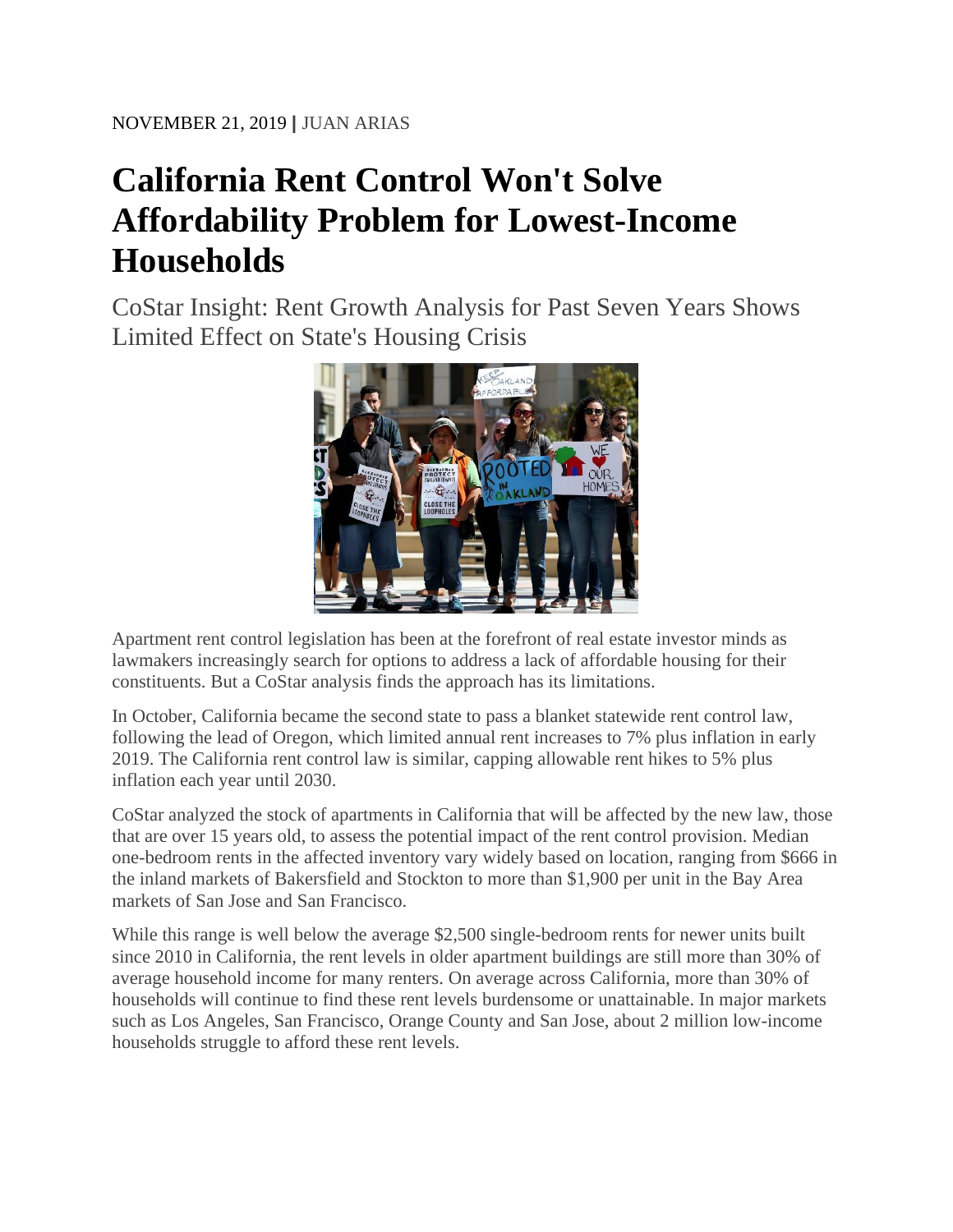

## **Rent Levels Remain Burdensome For Low-Income Households**

At a state level, the new rent control law may have a minimal impact on the current housing crisis in California, based on rent growth this economic cycle. Annual rent increases, minus inflation, for properties more than 15 years old in California averaged about 2.7% since 2012, significantly below the new rent cap of 5%. In the past seven years, annualized rent growth briefly surpassed 5% plus inflation in 2015, though it was by less than 100 basis points.

This further erodes the strength of the law, but should provide some breathing room for concerned investors, as above-average rent growth can still be achieved in these older properties. However, the residents most in need of affordable housing are unlikely to benefit from the new law, which does little to affect rent-controlled housing units for low-income households.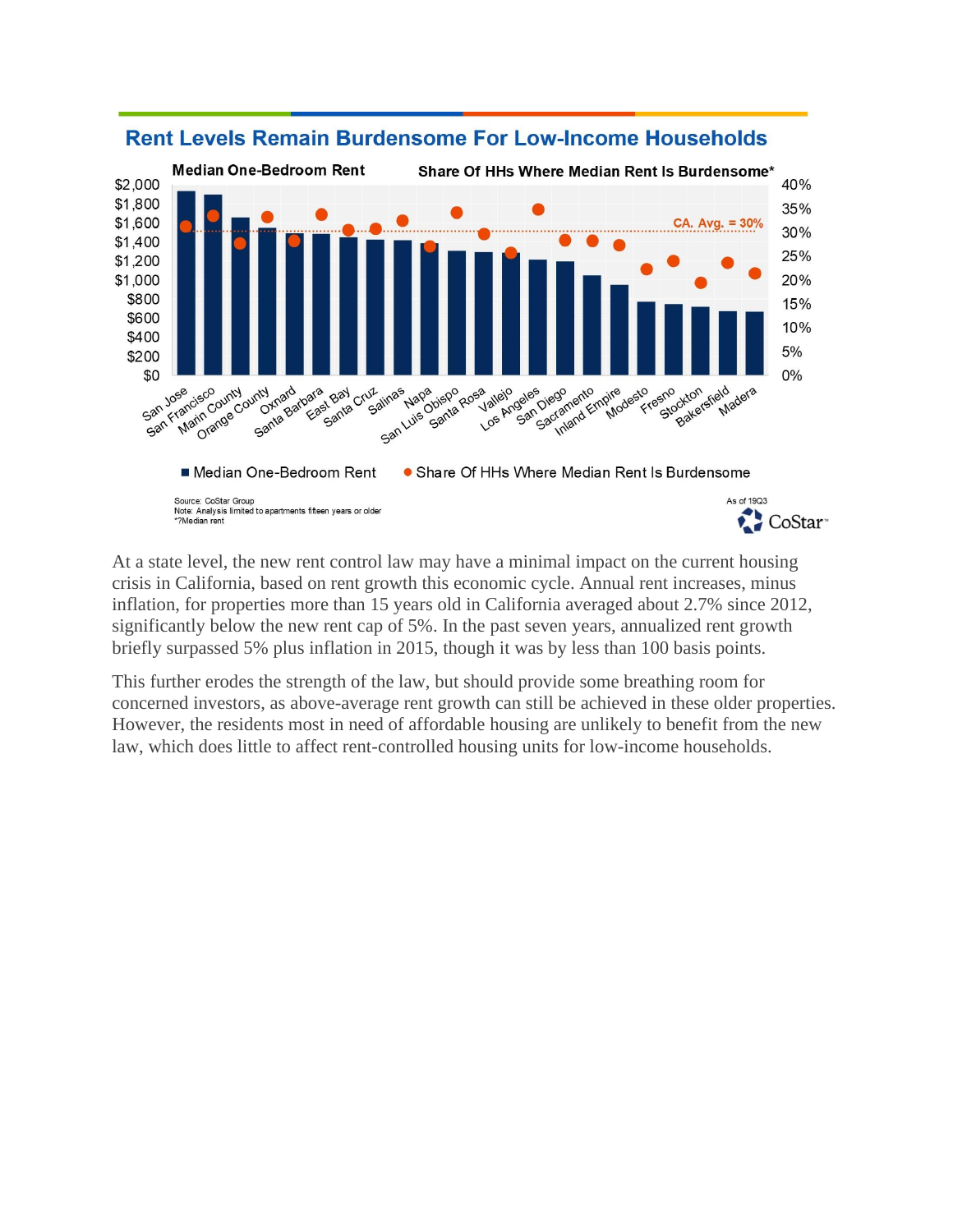

## **Affordable Units Typically Do Not Reach Rent Growth Cap**

The vast majority of multifamily properties aged 15 years or older in California that did have rent increases of more than 5% plus inflation in the past seven years have rent levels above the median for their respective market. On average, only about 6% of apartment units with rents below the median achieved rent gains surpassing 5% plus inflation at any point since the last recession.

Effectively, the rent control provision targets higher-rent properties that are unattainable, or for which rent is very burdensome for lower-income residents. The new law is unlikely to control rent growth in the lower half of the market, which typically does not experience rent gains above the law's stated limit.